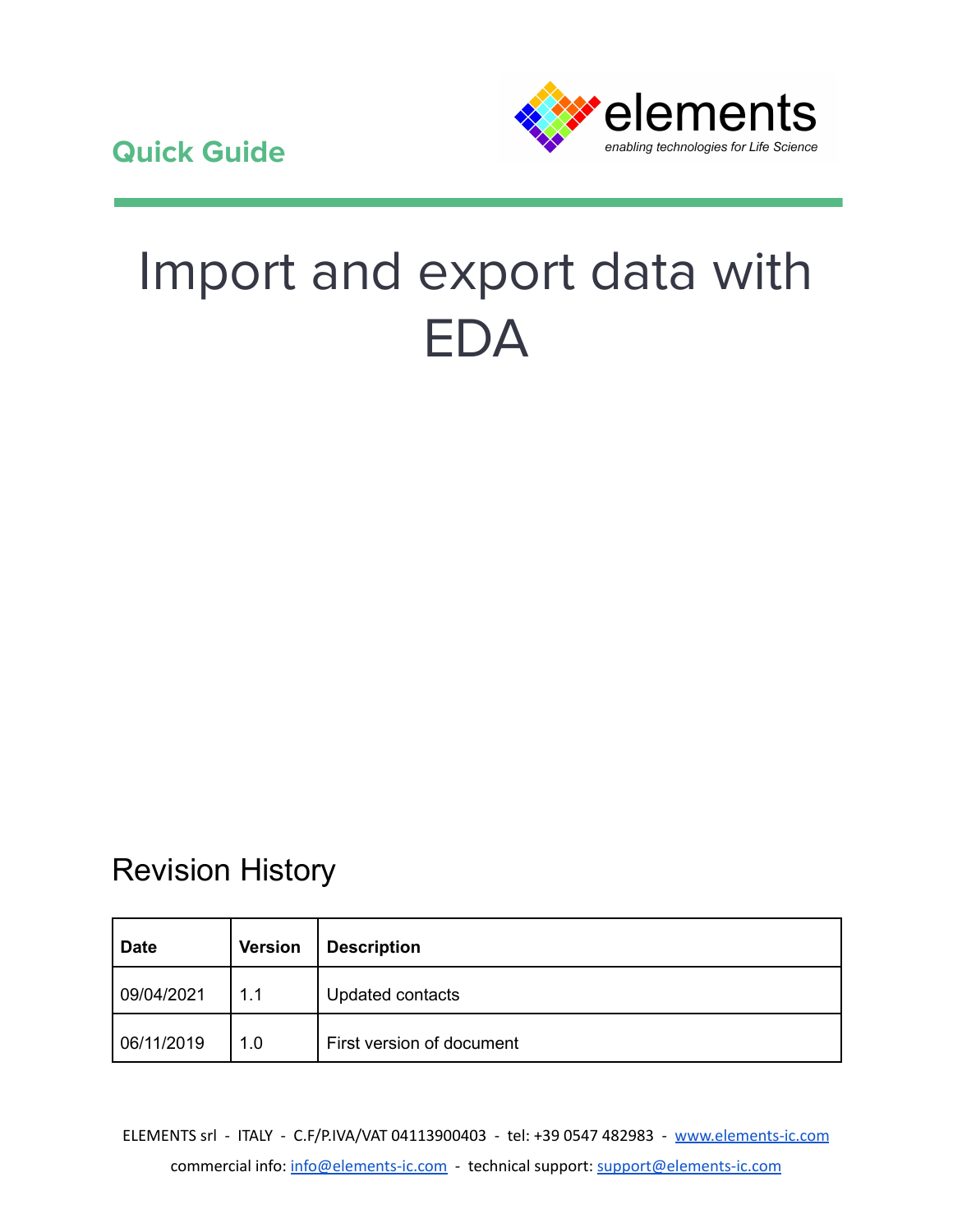

## Supported data formats

EDA is meant to load and navigate data recorded using EDR3. For this reason all data files must be accompanied by an Elements Data Header file (.edh) in order to be loadable by EDA. For this reason, all exported data files will be accompanied by .edh files as well.

Supported formats for data files are .abf, .dat and .csv.

#### Abf format

Axon Binary Files (.abf) version 2 can be loaded by EDA.

#### Dat format

Binary files in .dat format must consist of a continuous series of IEEE 754 single-precision binary floating-point values, with no header. The data must be arranged in groups of CurrentChannelsNumber+1 values. Each group consists of CurrentChannelsNumber current samples (ordered by channel number) followed by 1 voltage sample corresponding to a given time instant. Groups are arranged in temporal order.

E.g. for a 4 channels device the values will be:

IChan1Sample1, IChan2Sample1, IChan3Sample1, IChan4Sample1, VChanSample1, IChan1Sample2, IChan2Sample2, IChan3Sample2, IChan4Sample2, VChanSample2, and so on.

#### Csv format

Comma Separated Value files must consist of CurrentChannelsNumber+1 columns of numbers expressed in ASCII code separated by commas. Each row consists of CurrentChannelsNumber current samples (ordered by channel number) followed by 1 voltage sample corresponding to a given time instant. Rows are arranged in temporal order.

E.g. for a 4 channels device the file will look like this:

IChan1Sample1, IChan2Sample1, IChan3Sample1, IChan4Sample1, VChanSample1 IChan1Sample2, IChan2Sample2, IChan3Sample2, IChan4Sample2, VChanSample2 and so on.

## Import data

In order to import data select the Open option from the File menu.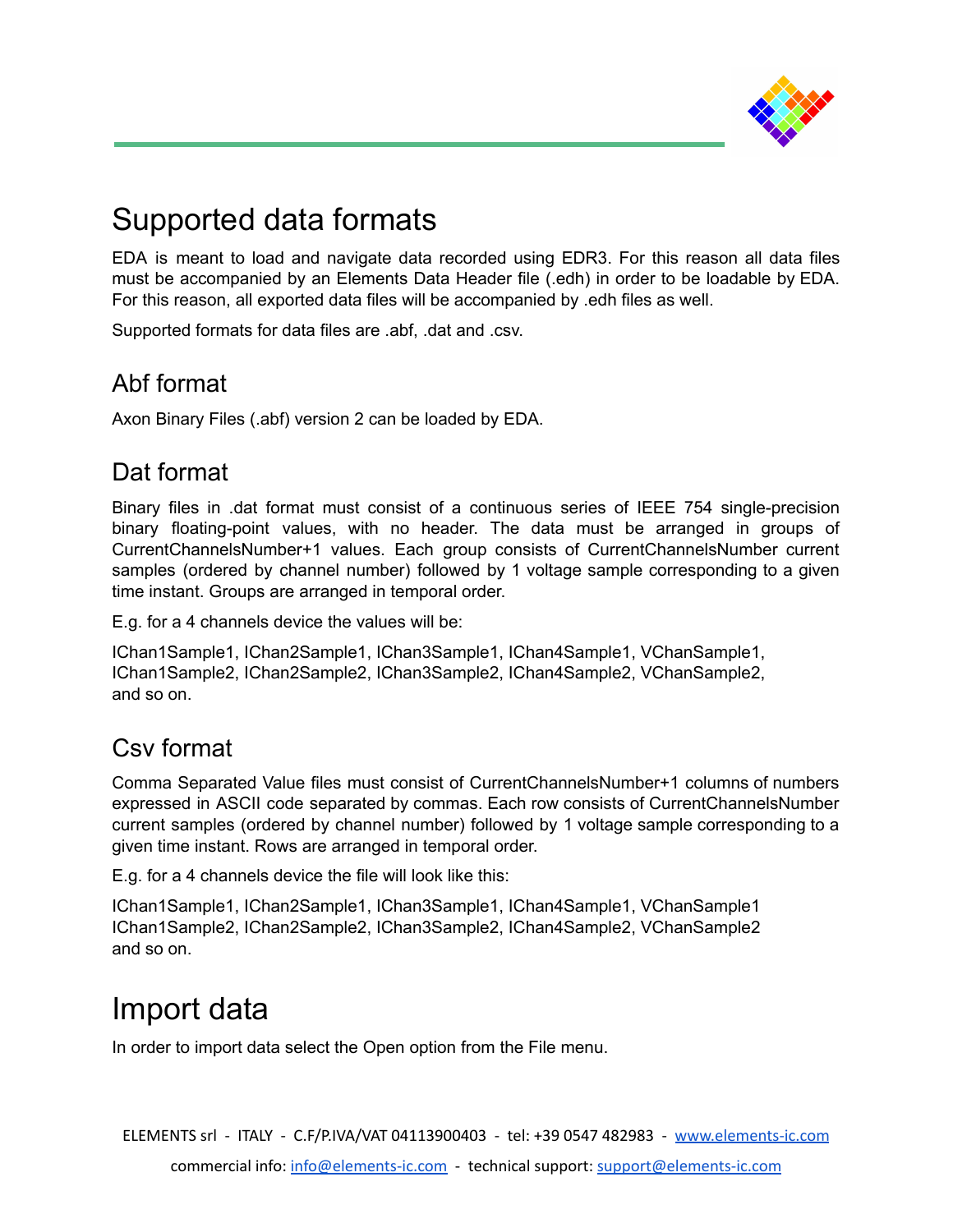

| File |             | View Analysis Filter ? |  |
|------|-------------|------------------------|--|
|      | Open        |                        |  |
|      | Export      |                        |  |
|      | Export Data |                        |  |
|      |             | Merge and Export Data  |  |
|      | Preferences |                        |  |
|      |             |                        |  |

In the window that will appear click the button with 3 dots to browse to the .edh file of the dataset you want to load and then click ok to load the data.

| <b>Open Data</b>                                | ?        | × |
|-------------------------------------------------|----------|---|
| File C:/Users/FCona/Desktop/tests/test/test.edh | $\cdots$ |   |
| Data info                                       |          |   |
| eONE                                            |          |   |
| Samples: 14848                                  |          |   |
| Frequency: 1.2207 kHz                           |          |   |
| Bandwidth: SR/2                                 |          |   |
|                                                 |          |   |
|                                                 |          |   |
| Cancel<br>OK                                    |          |   |

### Export Data

EDA allows to export the loaded data to any of the compatible formats described above. In order to do so select the Export Data from the File menu.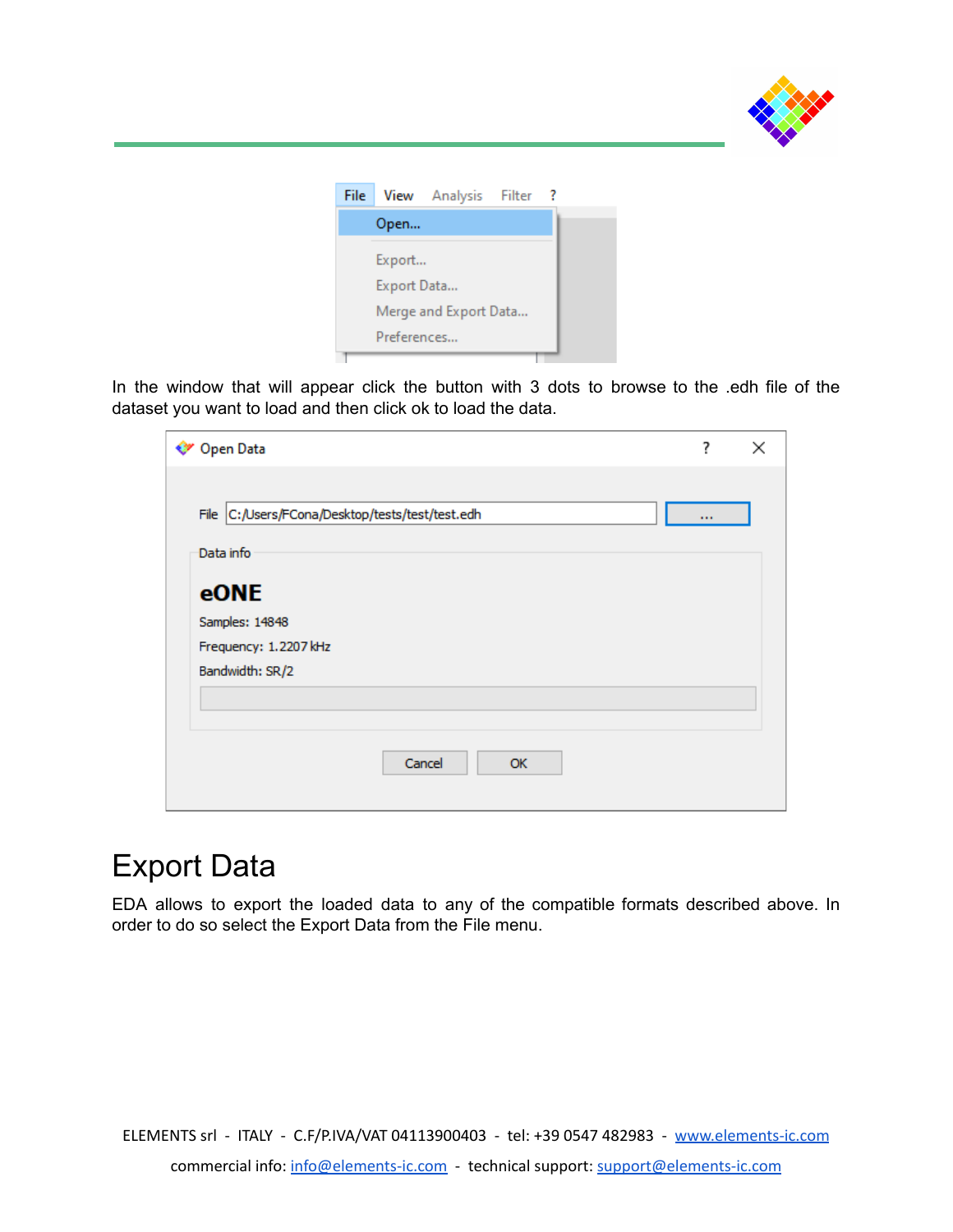

| File |             | View Analysis Filter ? |  |  |
|------|-------------|------------------------|--|--|
|      | Open        |                        |  |  |
|      | Export      |                        |  |  |
|      | Export Data |                        |  |  |
|      |             | Merge and Export Data  |  |  |
|      | Preferences |                        |  |  |
|      |             |                        |  |  |

A popup will ask if the user wants to export the whole dataset or only the time window enclosed by the 2 cursors.

| ♥ Elements Data Anal |  |  |  |  |  |
|----------------------|--|--|--|--|--|
| Cursors position     |  |  |  |  |  |
| 0.432264 s           |  |  |  |  |  |
| 1.11552s             |  |  |  |  |  |
| 136651               |  |  |  |  |  |
| Use all Samples      |  |  |  |  |  |
| Cancel               |  |  |  |  |  |
|                      |  |  |  |  |  |

Make your choice anche click OK. In the window that will appear select the path where you want to export the dataset, the filename of the exported dataset and its file format. Then click Ok to export the data.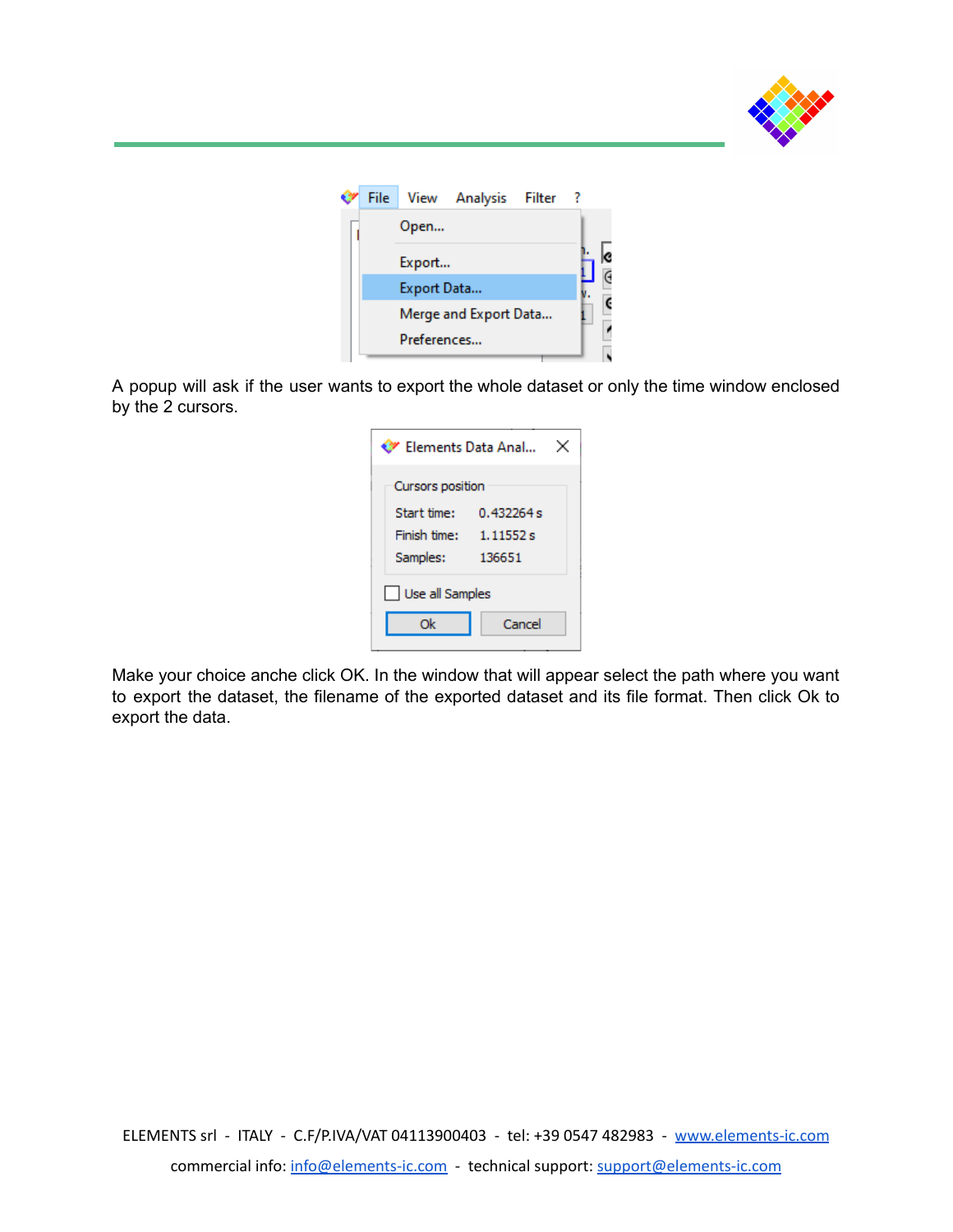

| EDR Save Preferences                             |        |
|--------------------------------------------------|--------|
|                                                  |        |
| Users/FCona/Desktop/tests/exports/<br>Save path: | Browse |
| Save name: export                                |        |
| Data Save Format                                 |        |
|                                                  |        |
| 32 bit Binary format (.dat)                      |        |
|                                                  |        |
| C Comma Separed values (.csv)                    |        |
|                                                  |        |
| Axon(TM) binary format v2.0 (.abf)               |        |
|                                                  |        |
|                                                  |        |
|                                                  |        |
|                                                  | 0%     |
|                                                  |        |
| OK                                               | Cancel |

#### Merge and export data

EDA offers a further export option that allows to merge several imported dataset and to export them as a single dataset. In this case, the merged dataset will have a number of current channels equal to the sum of the current channels of all of the source datasets, and it will inherit a single voltage channel from only one of the source datasets.

In order to use this feature a preliminary step is required to provide a common time axis since the source datasets might not be synchronized or even have the same length: for each source dataset place the leftmost cursor to an easily recognizable mark point (for example the start of a

voltage protocol) and click the save button  $\Box$  on the right of the cursors (see EDA GUI and basic commands).

After this procedure has been repeated for all the source datasets click the Merge and Export Data from the File menu.

|  |             | File View Analysis Filter ? |  |  |
|--|-------------|-----------------------------|--|--|
|  | Open        |                             |  |  |
|  | Export      |                             |  |  |
|  | Export Data |                             |  |  |
|  |             | Merge and Export Data       |  |  |
|  | Preferences |                             |  |  |
|  |             |                             |  |  |

ELEMENTS srl - ITALY - C.F/P.IVA/VAT 04113900403 - tel: +39 0547 482983 - [www.elements-ic.com](http://www.elements-ic.com)

commercial info: [info@elements-ic.com](mailto:info@elements-ic.com) - technical support: [support@elements-ic.com](mailto:support@elements-ic.com)